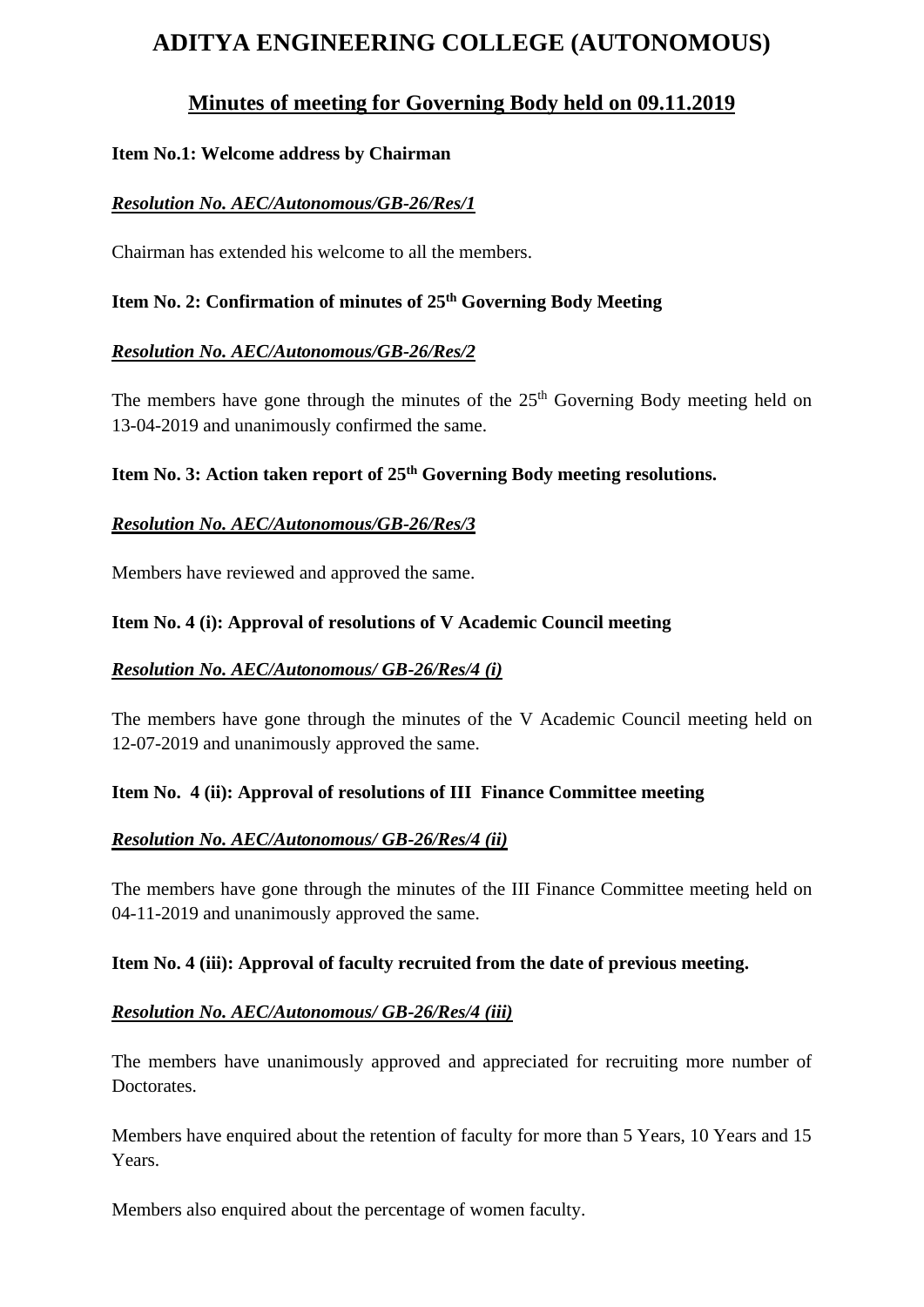**Item No. 5 (i): Details of the sanctioned strength, admitted candidates, new branches / specializations, closure of branches / specializations for the academic year 2019-20 and Proposal for closure of courses / reduction in intake of branches / specializations for the academic year 2020-21**

### *Resolution No. AEC/Autonomous/ GB-26/Res/5 (i)*

Members have noted the details of the sanctioned strength, admitted candidates for the academic year 2019-20.

Members have unanimously resolved for the closing of M. Tech Programs in Embedded Systems and Software Engineering.

Members also unanimously resolved to keep uniform intake of 18 for the M. Tech. Program in VLSI, Thermal Engineering and CSE.

**Item No. 5 (ii): Analysis and statistical evaluation of the results of the previous semester (Even Sem) duly comparing with earlier semester and rectification measures to improve the performance.**

### *Resolution No. AEC/Autonomous/ GB-26/Res/ 5 (ii)*

Members have reviewed and unanimously approved the even semester results of 2018-19.

Members advised to identify the subjects which affect the overall pass percentage of the Department, i.e., which have got less than 50%. The members also advised to assign a senior teacher for those subjects next time when they are offered and conduct remedial classes for the failed students.

### **Item No. 5 (iv): Details of the placement track record of the outgoing students and efforts to improve in the current semester.**

### *Resolution No. AEC/Autonomous/ GB-26/Res/5 (iv)*

Members have reviewed the placement track record of the outgoing students and efforts made by the College administration to improve in the current semester and unanimously approved the same.

Members have appreciated students for getting higher salaries.

Members advised to encourage the students to appear for GATE from III B. Tech onwards.

**Item No. 5 (vii): Preparation for NBA accreditation and nature of help required from the university.** 

### *Resolution No. AEC/Autonomous/ GB-26/Res/5 (vii)*

Principal has proposed to apply for NBA Accreditation for the Departments of EEE, ME, ECE, CSE, and PT for the year 2020-21 and the SAR will be submitted by January, 2020. The members unanimously approved the same.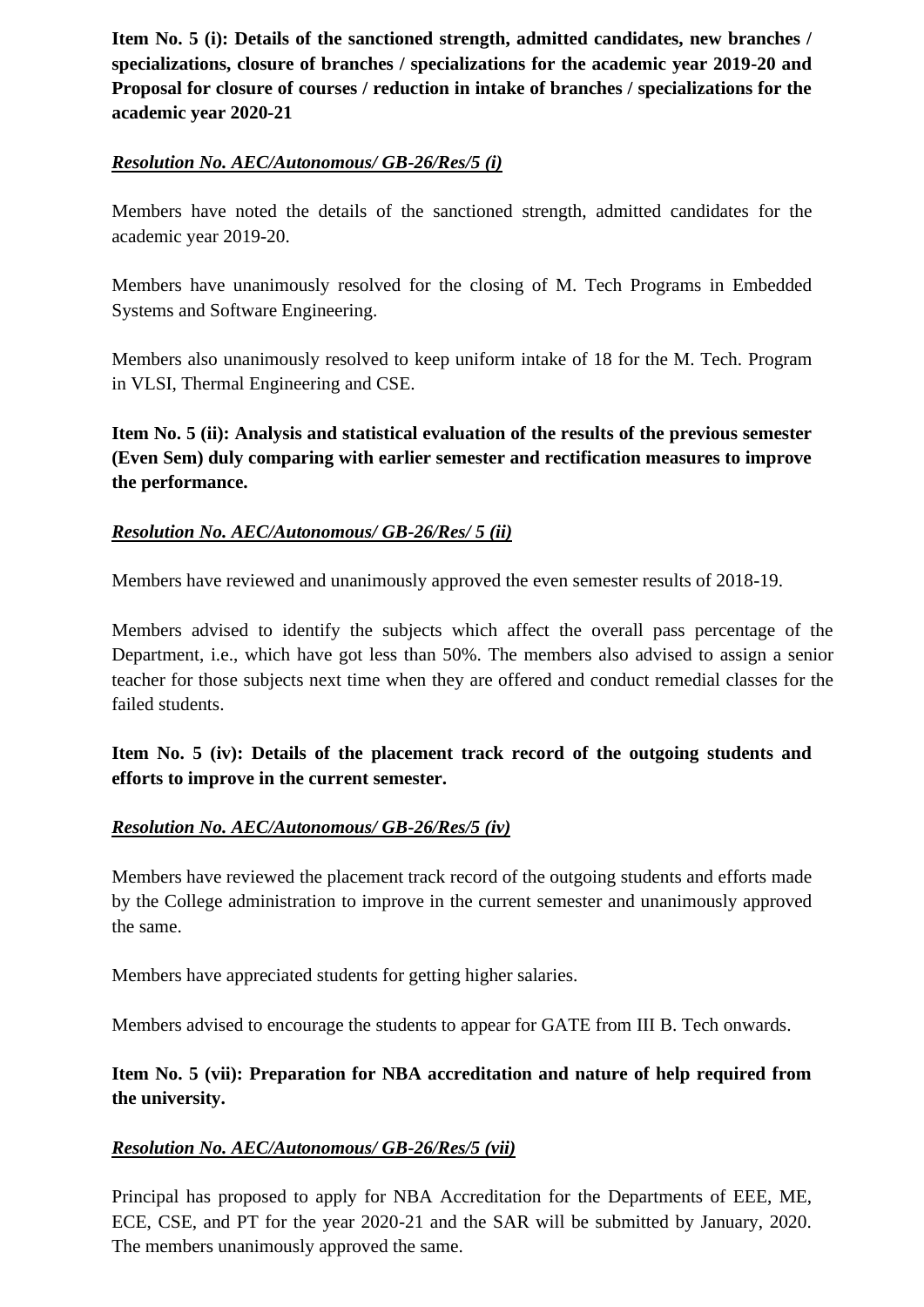#### **Item No. 6 (i): Activities of R&D Cell**

### *Resolution No. AEC/Autonomous/ GB-26/Res/6(i)*

Members have reviewed and unanimously approved the same.

Members advised to bifurcate the incentives of Paper publications, Conference presentations, Patents filed and Books published.

The members also advised to use college mail ids for communicating journal and conference papers.

The members further advised to keep the data of research scholars guided by the faculty of AEC and keep the data of faculty pursuing Ph D separately.

### **Item No. 6 (ii): Sponsored Research / Projects / Consultancy activities**

### *Resolution No. AEC/Autonomous/ GB-26/Res/6(ii)*

Members have appreciated the Principal and Management for getting two Coir Clusters from Ministry of MSME and one project from DST.

Members advised to apply for more DST projects and advised to mention the project proposals submitted in the previous academic year and current academic year, departmentwise.

The Members unanimously resolved authorizing the Principal to apply for various DST Projects, AICTE and other funding agencies.

The Members also unanimously authorized the Principal to constitute various committees as required by statutory bodies like UGC, AICTE, JNTUK, etc.

### **Item No. 6 (vi): Text Books authored by faculty**

### *Resolution No. AEC/Autonomous/ GB-26/Res/6(vi)*

The Members unanimously resolved to award Rs. 20,000/- as incentive to the faculty, who published text books with reputed publishers like Tata McGraw Hill, Pearson, Oxford, etc. and Rs.10,000/- for others.

#### **Item No. 6 (xi): Activities from Department.**

### *Resolution No. AEC/Autonomous/ GB-26/Res/6(xi)*

Members have unanimously advised to approach the National Mission on Teaching and Learning for organizing workshops for all branches.